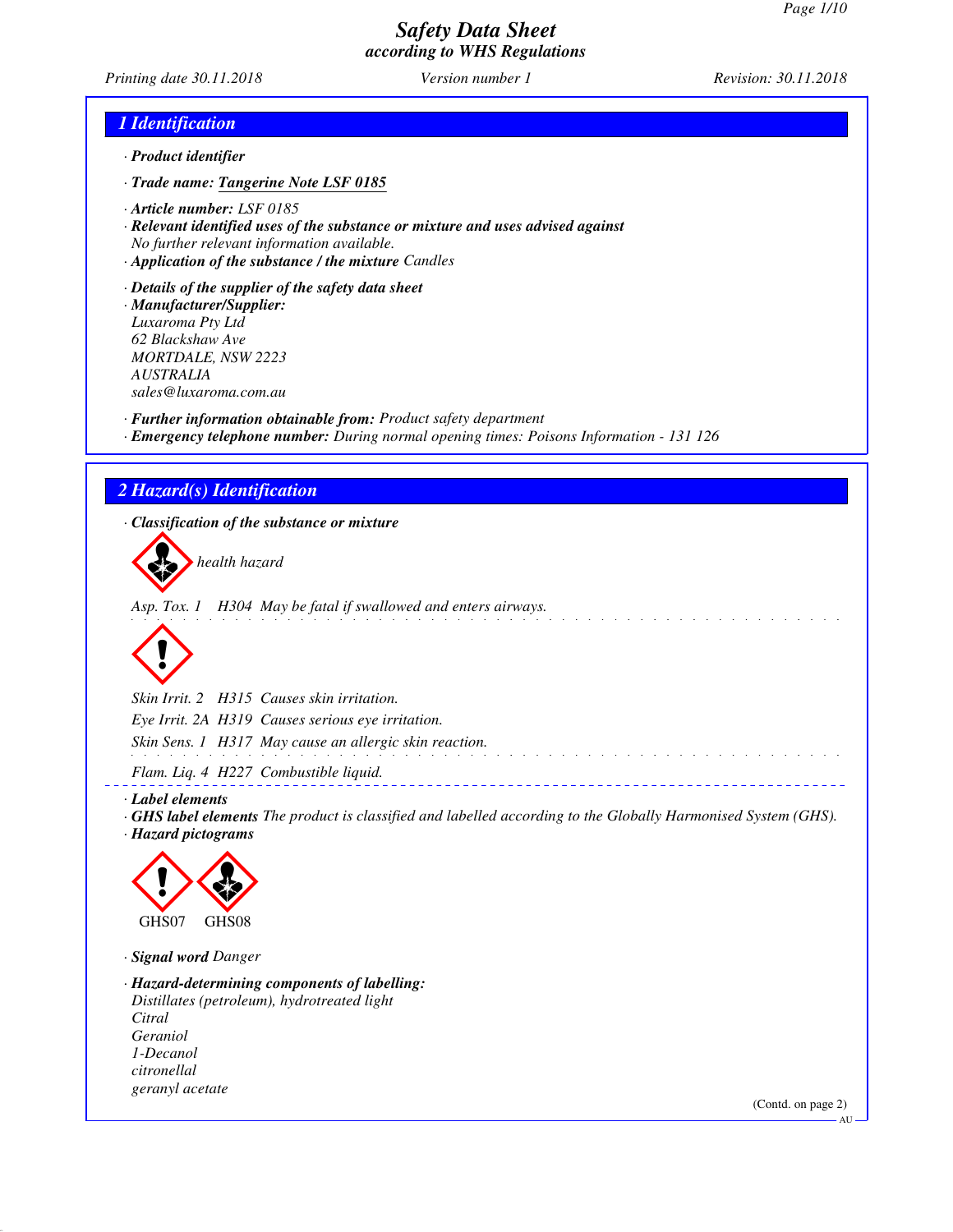AU

## *Safety Data Sheet according to WHS Regulations*

*Printing date 30.11.2018 Version number 1 Revision: 30.11.2018*

#### *Trade name: Tangerine Note LSF 0185*

| (Contd. of page 1)                                                                                             |
|----------------------------------------------------------------------------------------------------------------|
| · Hazard statements                                                                                            |
| Combustible liquid.                                                                                            |
| Causes skin irritation.                                                                                        |
| Causes serious eye irritation.                                                                                 |
| May cause an allergic skin reaction.                                                                           |
| May be fatal if swallowed and enters airways.                                                                  |
| · Precautionary statements                                                                                     |
| If medical advice is needed, have product container or label at hand.                                          |
| Keep out of reach of children.                                                                                 |
| Read label before use.                                                                                         |
| IF SWALLOWED: Immediately call a POISON CENTER/doctor.                                                         |
| Specific treatment (see on this label).                                                                        |
| Do NOT induce vomiting.                                                                                        |
| IF IN EYES: Rinse cautiously with water for several minutes. Remove contact lenses, if present and easy to do. |
| Continue rinsing.                                                                                              |
| Store locked up.                                                                                               |
| Dispose of contents/container in accordance with local/regional/national/international regulations.            |
| $\cdot$ Other hazards                                                                                          |
| · Results of PBT and vPvB assessment                                                                           |
| $\cdot$ <b>PBT:</b> Not applicable.                                                                            |

*· vPvB: Not applicable.*

## *3 Composition and Information on Ingredients*

*· Description: Mixture of substances listed below with nonhazardous additions.*

| · Dangerous components: |                                                                                                                 |                             |
|-------------------------|-----------------------------------------------------------------------------------------------------------------|-----------------------------|
|                         | $120-51-4$ Benzyl benzoate                                                                                      | $\overline{\geq}25 - <45\%$ |
|                         | $\Diamond$ Acute Tox. 4, H302                                                                                   |                             |
|                         | 64742-47-8 Distillates (petroleum), hydrotreated light                                                          | $\geq 10 - 16\%$            |
|                         | B Flam. Liq. 3, H226; & Asp. Tox. 1, H304                                                                       |                             |
| $8000-41-7$ Terpineol   |                                                                                                                 | $\geq 0.1 - 5\%$            |
|                         | Skin Irrit. 2, H315; Eye Irrit. 2A, H319; Flam. Liq. 4, H227                                                    |                             |
|                         | 8008-31-9 Mandarin oil                                                                                          | $\geq 0.1 - < 7\%$          |
|                         | $\otimes$ Flam. Liq. 3, H226                                                                                    |                             |
|                         | 78-70-6 Linalool                                                                                                | <i>≥0.1–≤5%</i>             |
|                         | Skin Irrit. 2, H315; Eye Irrit. 2A, H319; Flam. Liq. 4, H227                                                    |                             |
| 5392-40-5 Citral        |                                                                                                                 | $21 - 5\%$                  |
|                         | $\diamondsuit$ Skin Irrit. 2, H315; Skin Sens. 1, H317                                                          |                             |
| $112-31-2$ decanal      |                                                                                                                 | $\geq 0.1 - 3.25\%$         |
|                         | Flam. Liq. 4, H227                                                                                              |                             |
|                         | $106-24-1$ Geraniol                                                                                             | $22.5 - 52.75\%$            |
|                         | Skin Irrit. 2, H315; Skin Sens. 1, H317; STOT SE 3, H335; Flam. Liq. 4, H227                                    |                             |
| $124-13-0$ octanal      |                                                                                                                 | $20.1 - 51.3\%$             |
|                         | $\otimes$ Flam. Liq. 3, H226                                                                                    |                             |
|                         | $106-23-0$ citronellal                                                                                          | $\geq 0.1 - 0.9\%$          |
|                         | Skin Irrit. 2, H315; Eye Irrit. 2A, H319; Skin Sens. 1, H317; Flam. Liq. 4, H227                                |                             |
|                         | $\overline{105-87-3}$ geranyl acetate                                                                           | $\geq 0.1 - 0.7\%$          |
|                         | Skin Irrit. 2, H315; Skin Sens. 1, H317                                                                         |                             |
|                         | $112 - 30 - 1$ 1-Decanol                                                                                        | $\geq 0.25 - 0.3\%$         |
|                         | Repr. 2, H361; Asp. Tox. 1, H304; $\langle \rangle$ Acute Tox. 4, H332; Eye Irrit. 2A, H319;<br>STOT SE 3, H335 |                             |
|                         |                                                                                                                 | (Contd. on page $3$ )       |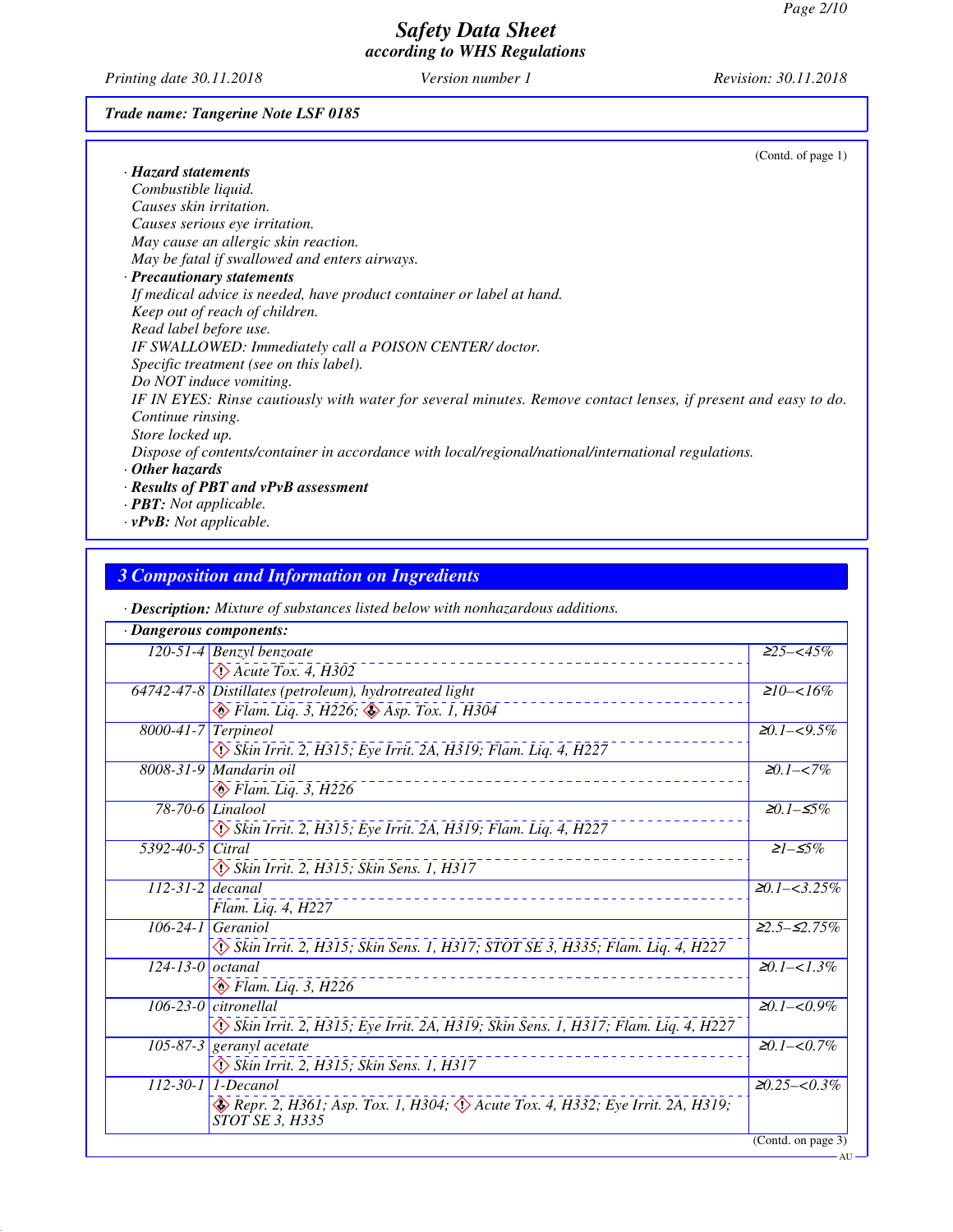*Printing date 30.11.2018 Version number 1 Revision: 30.11.2018*

*Trade name: Tangerine Note LSF 0185*

*· Additional information: For the wording of the listed hazard phrases refer to section 16.*

(Contd. of page 2)

#### *4 First Aid Measures*

- *· Description of first aid measures*
- *· After inhalation:*
- *Supply fresh air and to be sure call for a doctor.*
- *In case of unconsciousness place patient stably in side position for transportation.*
- *· After skin contact: Immediately wash with water and soap and rinse thoroughly.*
- *· After eye contact:*
- *Rinse opened eye for several minutes under running water. If symptoms persist, consult a doctor.*
- *· After swallowing: If symptoms persist consult doctor.*
- *· Information for doctor:*
- *· Most important symptoms and effects, both acute and delayed No further relevant information available.*
- *· Indication of any immediate medical attention and special treatment needed No further relevant information available.*

### *5 Fire Fighting Measures*

- *· Extinguishing media*
- *· Suitable extinguishing agents:*
- *CO2, powder or water spray. Fight larger fires with water spray or alcohol resistant foam.*
- *· Special hazards arising from the substance or mixture No further relevant information available.*
- *· Advice for firefighters*
- *· Protective equipment: No special measures required.*

#### *6 Accidental Release Measures*

- *· Personal precautions, protective equipment and emergency procedures Wear protective equipment. Keep unprotected persons away.*
- *· Environmental precautions: Do not allow to enter sewers/ surface or ground water.*
- *· Methods and material for containment and cleaning up:*

*Absorb with liquid-binding material (sand, diatomite, acid binders, universal binders, sawdust). Dispose contaminated material as waste according to item 13. Ensure adequate ventilation.*

*· Reference to other sections*

*See Section 7 for information on safe handling. See Section 8 for information on personal protection equipment. See Section 13 for disposal information.*

## *7 Handling and Storage*

- *· Handling:*
- *· Precautions for safe handling No special precautions are necessary if used correctly.*
- *· Information about fire and explosion protection: Keep ignition sources away Do not smoke.*
- *· Conditions for safe storage, including any incompatibilities*
- *· Storage:*
- *· Requirements to be met by storerooms and receptacles: No special requirements.*
- *· Information about storage in one common storage facility: Not required.*
- *· Further information about storage conditions: Keep container tightly sealed.*

(Contd. on page 4)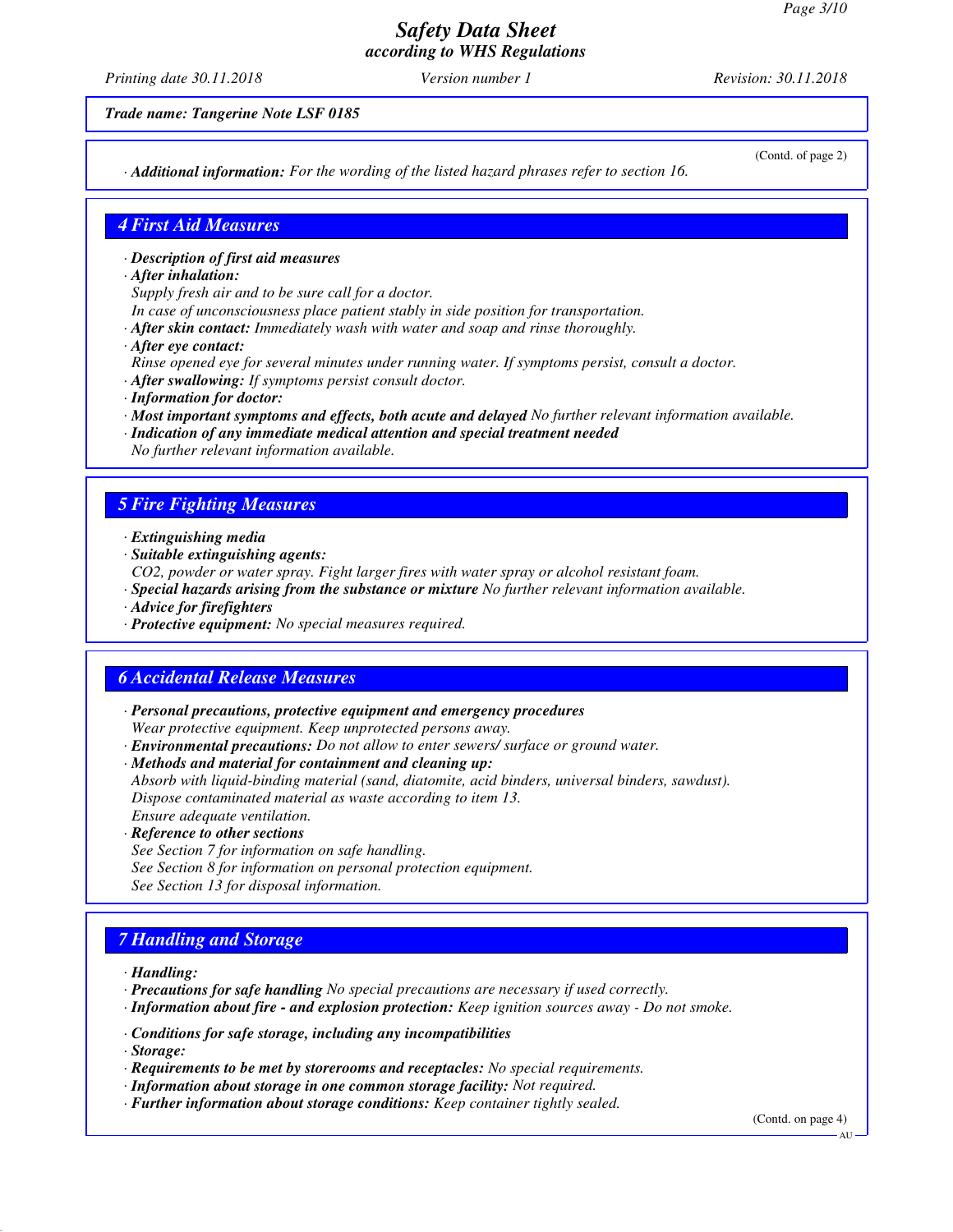*Printing date 30.11.2018 Version number 1 Revision: 30.11.2018*

*Trade name: Tangerine Note LSF 0185*

(Contd. of page 3)

*· Specific end use(s) No further relevant information available.*

*8 Exposure controls and personal protection*

*· Additional information about design of technical facilities: No further data; see item 7.*

- *· Control parameters*
- *· Ingredients with limit values that require monitoring at the workplace:*

*The product does not contain any relevant quantities of materials with critical values that have to be monitored at the workplace.*

- *· Additional information: The lists valid during the making were used as basis.*
- *· Exposure controls*
- *· Personal protective equipment:*
- *· General protective and hygienic measures: Keep away from foodstuffs, beverages and feed. Immediately remove all soiled and contaminated clothing Wash hands before breaks and at the end of work. Avoid contact with the eyes and skin.*
- *· Respiratory protection: Not required.*
- *· Protection of hands:*



\_S*Protective gloves*

*The glove material has to be impermeable and resistant to the product/ the substance/ the preparation. Due to missing tests no recommendation to the glove material can be given for the product/ the preparation/ the chemical mixture.*

- *Selection of the glove material on consideration of the penetration times, rates of diffusion and the degradation*
- *· Material of gloves*

*The selection of the suitable gloves does not only depend on the material, but also on further marks of quality and varies from manufacturer to manufacturer. As the product is a preparation of several substances, the resistance of the glove material can not be calculated in advance and has therefore to be checked prior to the application.*

*· Penetration time of glove material*

*The exact break through time has to be found out by the manufacturer of the protective gloves and has to be observed.*

*· Eye protection:*



\_R*Tightly sealed goggles*

| · Information on basic physical and chemical properties<br><b>General Information</b> |                     |  |
|---------------------------------------------------------------------------------------|---------------------|--|
| $\cdot$ Appearance:                                                                   |                     |  |
| Form:                                                                                 | Liquid              |  |
| Colour:                                                                               | Light orange colour |  |
| $\cdot$ Odour:                                                                        | Characteristic      |  |
| · Odour threshold:                                                                    | Not determined.     |  |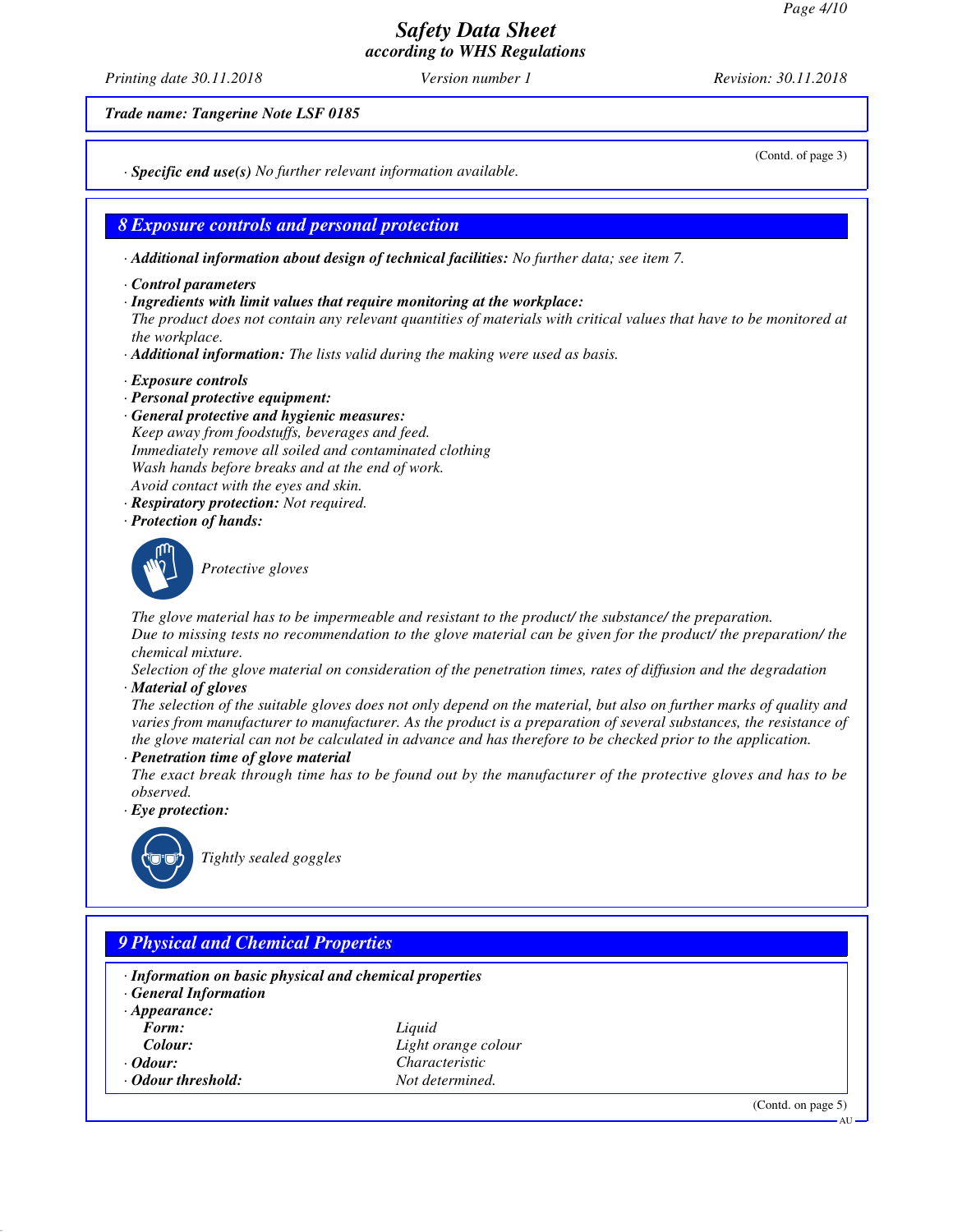*Printing date 30.11.2018 Version number 1 Revision: 30.11.2018*

*Trade name: Tangerine Note LSF 0185*

|                                                        | (Contd. of page 4)                         |
|--------------------------------------------------------|--------------------------------------------|
| $\cdot$ pH-value:                                      | Not determined.                            |
| $\cdot$ Change in condition                            |                                            |
| <b>Melting point/freezing point:</b>                   | Undetermined.                              |
| Initial boiling point and boiling range: Undetermined. |                                            |
| · Flash point:                                         | $66^{\circ}C$                              |
| · Flammability (solid, gas):                           | Not applicable.                            |
| · Decomposition temperature:                           | Not determined.                            |
| $\cdot$ Auto-ignition temperature:                     | Product is not selfigniting.               |
| · Explosive properties:                                | Not determined.                            |
| $\cdot$ Explosion limits:                              |                                            |
| Lower:                                                 | Not determined.                            |
| <b>Upper:</b>                                          | Not determined.                            |
| · Vapour pressure:                                     | Not determined.                            |
| $\cdot$ Density:                                       | Not determined.                            |
| $\cdot$ Relative density                               | Not determined.                            |
| · Vapour density                                       | Not determined.                            |
| $\cdot$ Evaporation rate                               | Not determined.                            |
| · Solubility in / Miscibility with                     |                                            |
| water:                                                 | Not miscible or difficult to mix.          |
| · Partition coefficient: n-octanol/water:              | Not determined.                            |
| · Viscosity:                                           |                                            |
| Dynamic:                                               | Not determined.                            |
| Kinematic:                                             | Not determined.                            |
| · Solvent content:                                     |                                            |
| Organic solvents:                                      | $0.4 \%$                                   |
| $VOC$ (EC)                                             | $0.37\%$                                   |
| $·$ Other information                                  | No further relevant information available. |

### *10 Stability and Reactivity*

*· Reactivity No further relevant information available.*

*· Chemical stability*

*· Thermal decomposition / conditions to be avoided: No decomposition if used according to specifications.*

*· Possibility of hazardous reactions No dangerous reactions known.*

*· Conditions to avoid No further relevant information available.*

*· Incompatible materials: No further relevant information available.*

*· Hazardous decomposition products: No dangerous decomposition products known.*

(Contd. on page 6)

AU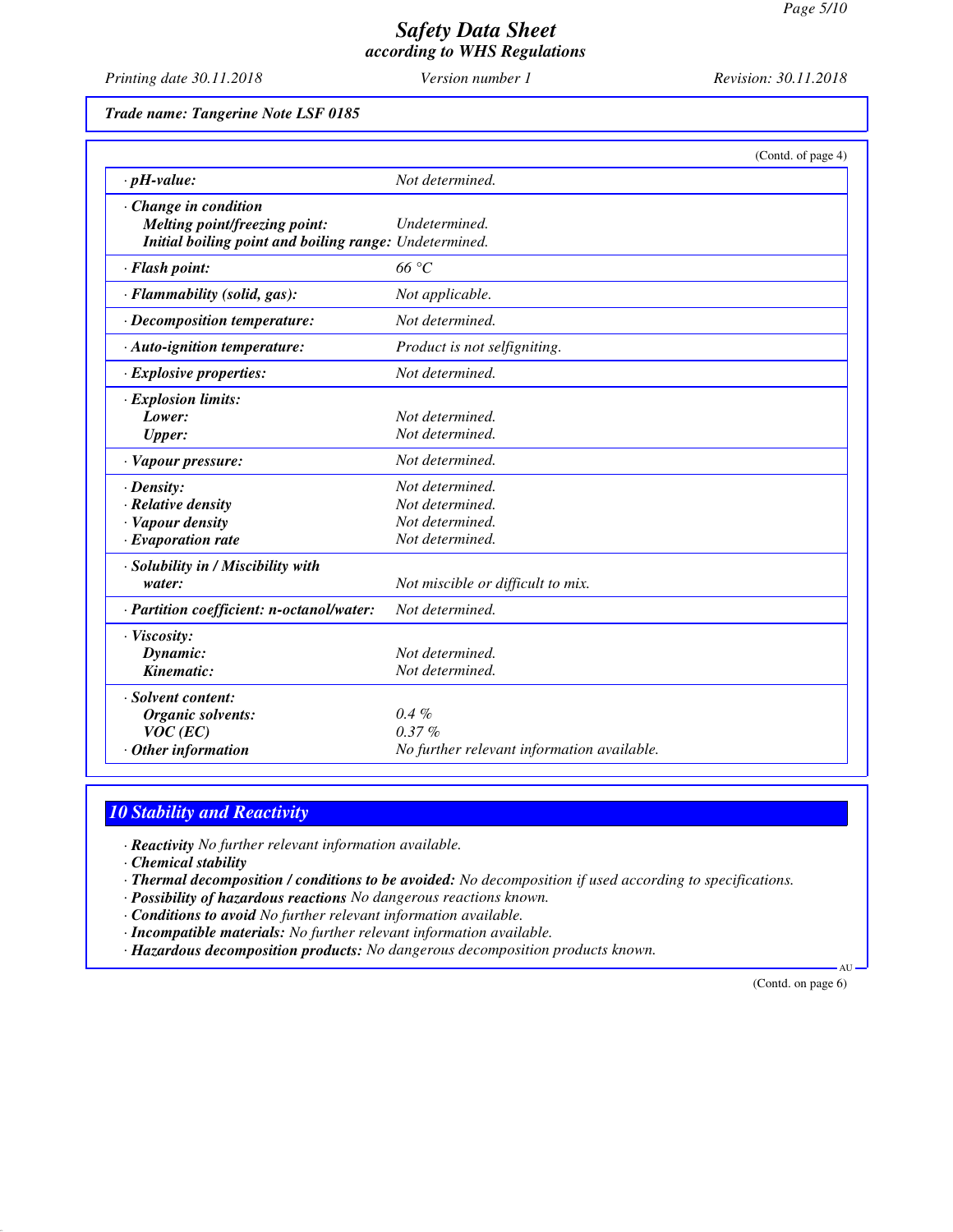*Printing date 30.11.2018 Version number 1 Revision: 30.11.2018*

*Trade name: Tangerine Note LSF 0185*

(Contd. of page 5)

| <b>11 Toxicological Information</b>   |      |                                               |
|---------------------------------------|------|-----------------------------------------------|
| $\cdot$ Acute toxicity                |      | · Information on toxicological effects        |
|                                       |      | · LD/LC50 values relevant for classification: |
| <b>ATE</b> (Acute Toxicity Estimates) |      |                                               |
| Oral                                  | LD50 | $3,662$ mg/kg (rat)                           |
| Dermal                                | LD50 | $9,940$ mg/kg (rabbit)                        |
| 120-51-4 Benzyl benzoate              |      |                                               |
| Oral                                  | LD50 | $\overline{1,700}$ mg/kg (rat)                |
| Dermal                                | LD50 | 4,000 mg/kg (rabbit)                          |
| <b>78-70-6 Linalool</b>               |      |                                               |
| Oral                                  | LD50 | $2,790$ mg/kg (rat)                           |
| Dermal                                | LD50 | 5,610 mg/kg (rabbit)                          |
| 5392-40-5 Citral                      |      |                                               |
| Oral                                  | LD50 | $4,960$ mg/kg (rat)                           |
| 112-31-2 decanal                      |      |                                               |
| Oral                                  | LD50 | $3,730$ mg/kg (rat)                           |
| Dermal                                | LD50 | 5,040 mg/kg (rabbit)                          |
| 124-13-0 octanal                      |      |                                               |
| Oral                                  | LD50 | $5,630$ mg/kg (rat)                           |
| Dermal                                | LD50 | $6,350$ mg/kg (rabbit)                        |
| 112-30-1 1-Decanol                    |      |                                               |
| Oral                                  | LD50 | $4,720$ mg/kg (rat)                           |
| Dermal                                | LD50 | 3,560 mg/kg (rabbit)                          |
|                                       |      | Inhalative LC50/4 h 4 mg/l (mouse)            |
| · Primary irritant effect:            |      |                                               |

*· Skin corrosion/irritation Irritant to skin and mucous membranes.*

*· Serious eye damage/irritation Irritating effect.*

*· Respiratory or skin sensitisation Sensitisation possible through skin contact.*

*· Additional toxicological information:*

*The product shows the following dangers according to the calculation method of the General EU Classification Guidelines for Preparations as issued in the latest version:*

*Irritant*

*THIS PRODUCT HAS NOT BEEN TESTED ON ANIMALS*

## *12 Ecological Information*

*· Toxicity*

*· Aquatic toxicity: No further relevant information available.*

- *· Persistence and degradability No further relevant information available.*
- *· Behaviour in environmental systems:*
- *· Bioaccumulative potential No further relevant information available.*
- *· Mobility in soil No further relevant information available.*
- *· Additional ecological information:*

*· General notes:*

*Water hazard class 2 (German Regulation) (Self-assessment): hazardous for water*

(Contd. on page 7)

AU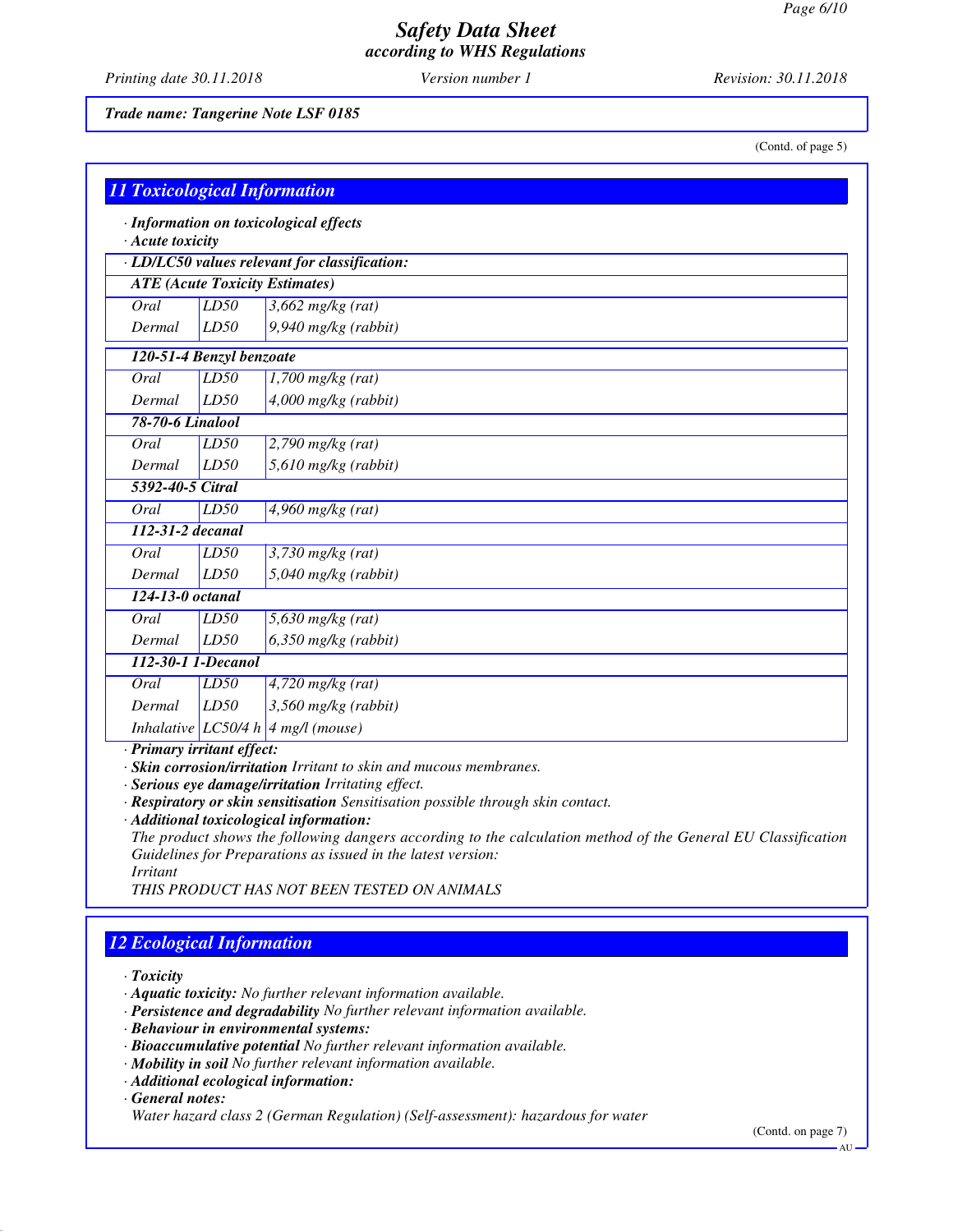*Printing date 30.11.2018 Version number 1 Revision: 30.11.2018*

(Contd. of page 6)

# *Trade name: Tangerine Note LSF 0185*

*Do not allow product to reach ground water, water course or sewage system. Danger to drinking water if even small quantities leak into the ground.*

*· Results of PBT and vPvB assessment*

*· PBT: Not applicable.*

*· vPvB: Not applicable.*

*· Other adverse effects No further relevant information available.*

### *13 Disposal considerations*

*· Waste treatment methods*

*· Recommendation*

*Must not be disposed together with household garbage. Do not allow product to reach sewage system.*

*· Uncleaned packaging:*

*· Recommendation: Disposal must be made according to official regulations.*

| <b>14 Transport information</b>                |                                                                                                                                            |
|------------------------------------------------|--------------------------------------------------------------------------------------------------------------------------------------------|
| $\cdot$ UN-Number<br>ADG, IMDG, IATA           | <b>UN3082</b>                                                                                                                              |
| $\cdot$ UN proper shipping name<br>$\cdot$ ADG | 3082 ENVIRONMENTALLY HAZARDOUS SUBSTANCE.<br>LIQUID, N.O.S. (Benzyl benzoate, Mandarin oil)                                                |
| $\cdot$ IMDG                                   | ENVIRONMENTALLY HAZARDOUS SUBSTANCE,<br>LIQUID, N.O.S. (Benzyl benzoate, Mandarin oil), MARINE                                             |
| $\cdot$ JATA                                   | <b>POLLUTANT</b><br>ENVIRONMENTALLY HAZARDOUS SUBSTANCE,<br>LIQUID, N.O.S. (Benzyl benzoate, Mandarin oil)                                 |
| · Transport hazard class(es)                   |                                                                                                                                            |
| $\cdot Class$<br>$\cdot$ <i>Label</i>          | 9 Miscellaneous dangerous substances and articles.<br>9                                                                                    |
|                                                |                                                                                                                                            |
|                                                |                                                                                                                                            |
| · Packing group<br>· ADG, IMDG, IATA           | III                                                                                                                                        |
| · Environmental hazards:                       | pyran, Benzyl benzoate                                                                                                                     |
| · Marine pollutant:                            | Symbol (fish and tree)                                                                                                                     |
| · Special marking (ADG):                       | Symbol (fish and tree)                                                                                                                     |
| $\cdot$ Special marking (IATA):                | Symbol (fish and tree)                                                                                                                     |
| · Special precautions for user                 | Warning: Miscellaneous dangerous substances and articles.                                                                                  |
| · Danger code (Kemler):<br>· EMS Number:       | Product contains environmentally hazardous substances:<br>$1,3,4,6,7,8$ -hexahydro-4,6,6,7,8,8-hexamethylindeno[5,6-c]<br>90<br>$F-A, S-F$ |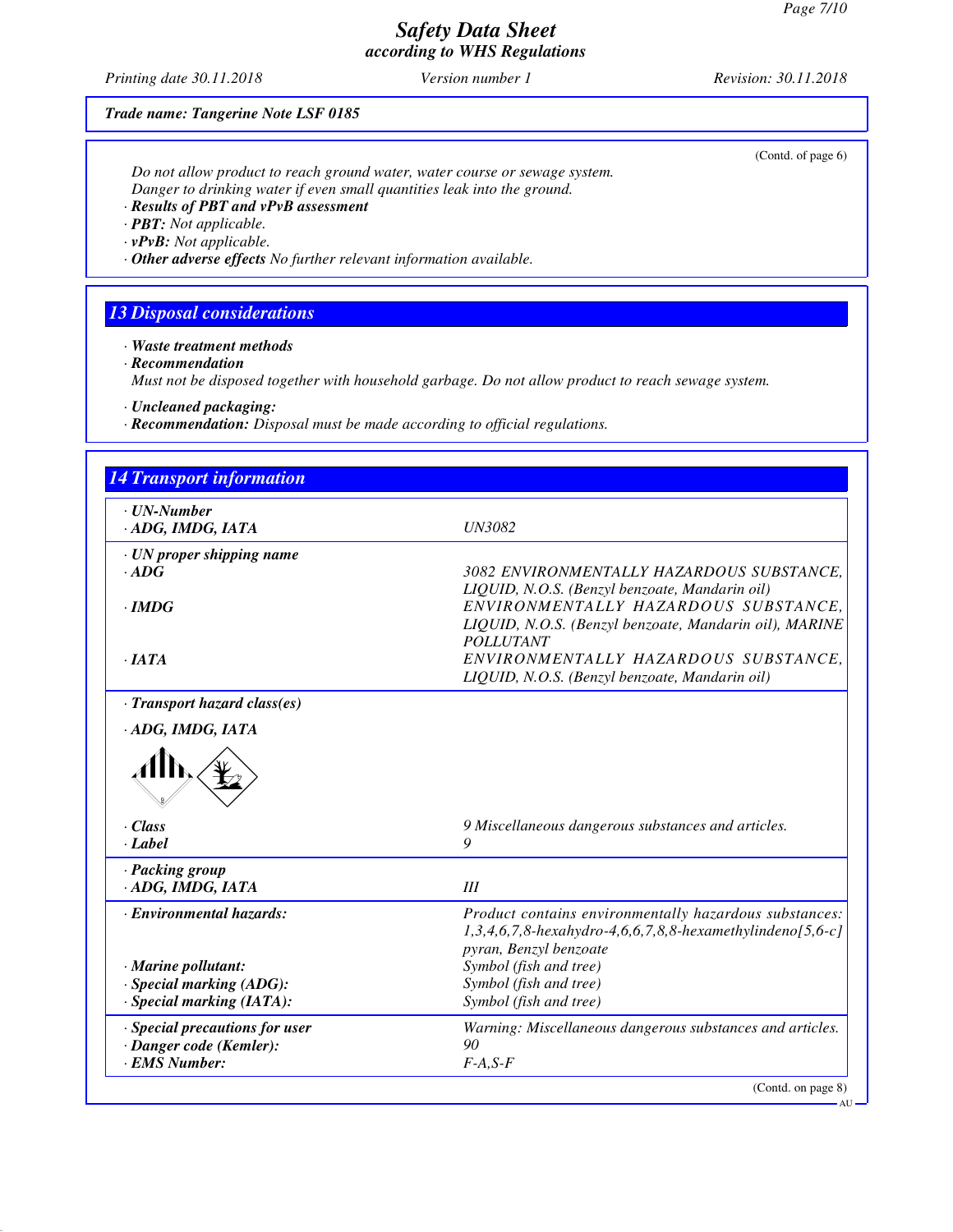*Printing date 30.11.2018 Version number 1 Revision: 30.11.2018*

*Trade name: Tangerine Note LSF 0185*

|                                                                         | (Contd. of page 7)                                                                                        |
|-------------------------------------------------------------------------|-----------------------------------------------------------------------------------------------------------|
| · Stowage Category                                                      | A                                                                                                         |
| · Transport in bulk according to Annex II of Marpol<br>and the IBC Code | Not applicable.                                                                                           |
| · Transport/Additional information:                                     |                                                                                                           |
| $\cdot$ ADG                                                             |                                                                                                           |
| $\cdot$ Limited quantities (LQ)                                         | 5L                                                                                                        |
| $\cdot$ Excepted quantities (EQ)                                        | Code: El                                                                                                  |
|                                                                         | Maximum net quantity per inner packaging: 30 ml                                                           |
|                                                                         | Maximum net quantity per outer packaging: 1000 ml                                                         |
| · Transport category                                                    | 3                                                                                                         |
| $\cdot$ IMDG                                                            |                                                                                                           |
| $\cdot$ Limited quantities (LQ)                                         | 5L                                                                                                        |
| $\cdot$ Excepted quantities (EQ)                                        | Code: El                                                                                                  |
|                                                                         | Maximum net quantity per inner packaging: 30 ml                                                           |
|                                                                         | Maximum net quantity per outer packaging: 1000 ml                                                         |
| · UN "Model Regulation":                                                | UN 3082 ENVIRONMENTALLY HAZARDOUS<br>SUBSTANCE, LIQUID, N.O.S. (BENZYL BENZOATE,<br>MANDARIN OIL), 9, III |

#### *15 Regulatory information*

*· Safety, health and environmental regulations/legislation specific for the substance or mixture*

|                             | · Australian Inventory of Chemical Substances (Substances not listed)                                                               |    |
|-----------------------------|-------------------------------------------------------------------------------------------------------------------------------------|----|
|                             | All ingredients are listed.                                                                                                         |    |
|                             | Standard for the Uniform Scheduling of Medicines and Poisons                                                                        |    |
| 5392-40-5 Citral            |                                                                                                                                     | S5 |
| $89-83-8$ thymol            |                                                                                                                                     | S6 |
| $\alpha$ <i>TTC 1 1 1 1</i> | $\overline{1}$ $\overline{1}$<br>$\sqrt{a}$ rra<br>$\cdot$ $\sim$ $\cdot$ $\cdot$ $\cdot$<br>$\sim$ $\sim$<br>$P = 1 1 1 1 1 1 1 1$ |    |

*· GHS label elements The product is classified and labelled according to the Globally Harmonised System (GHS). · Hazard pictograms*



*· Signal word Danger*

*· Hazard-determining components of labelling: Distillates (petroleum), hydrotreated light Citral Geraniol 1-Decanol citronellal geranyl acetate · Hazard statements Combustible liquid. Causes skin irritation. Causes serious eye irritation. May cause an allergic skin reaction.*

(Contd. on page 9)

 $\Delta U$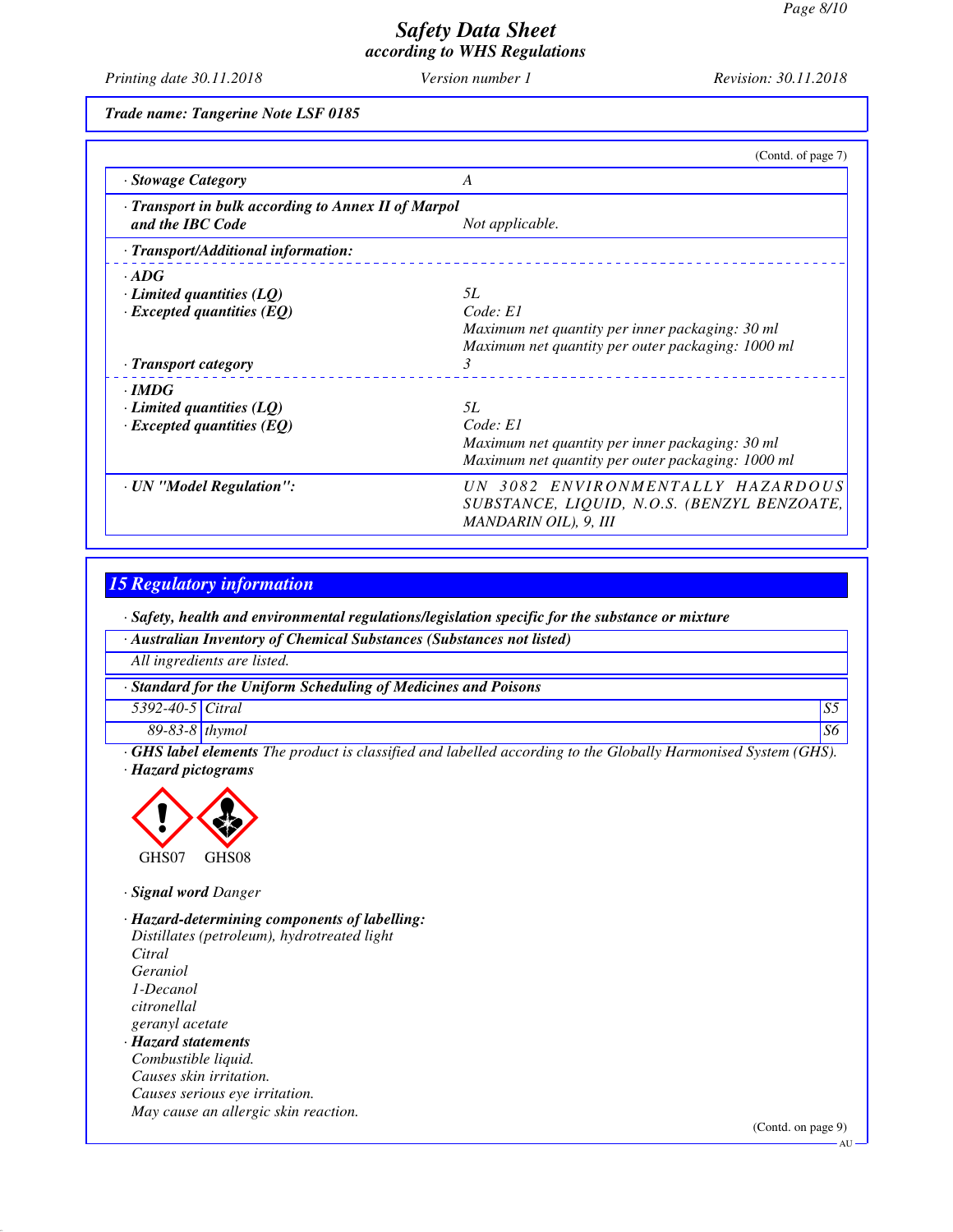*Printing date 30.11.2018 Version number 1 Revision: 30.11.2018*

(Contd. of page 8)

*Trade name: Tangerine Note LSF 0185*

| May be fatal if swallowed and enters airways.                                                                                                                         |                     |
|-----------------------------------------------------------------------------------------------------------------------------------------------------------------------|---------------------|
| · Precautionary statements                                                                                                                                            |                     |
| If medical advice is needed, have product container or label at hand.                                                                                                 |                     |
| Keep out of reach of children.<br>Read label before use.                                                                                                              |                     |
|                                                                                                                                                                       |                     |
| IF SWALLOWED: Immediately call a POISON CENTER/ doctor.                                                                                                               |                     |
| Specific treatment (see on this label).                                                                                                                               |                     |
| Do NOT induce vomiting.                                                                                                                                               |                     |
| IF IN EYES: Rinse cautiously with water for several minutes. Remove contact lenses, if present and easy to do.                                                        |                     |
| Continue rinsing.                                                                                                                                                     |                     |
| Store locked up.                                                                                                                                                      |                     |
| Dispose of contents/container in accordance with local/regional/national/international regulations.                                                                   |                     |
| $\cdot$ Directive 2012/18/EU                                                                                                                                          |                     |
| · Named dangerous substances - ANNEX I None of the ingredients is listed.                                                                                             |                     |
| $\cdot$ Seveso category E2 Hazardous to the Aquatic Environment                                                                                                       |                     |
| $\cdot$ Qualifying quantity (tonnes) for the application of lower-tier requirements 200 t                                                                             |                     |
| $\cdot$ Qualifying quantity (tonnes) for the application of upper-tier requirements 500 t                                                                             |                     |
| · Chemical safety assessment: A Chemical Safety Assessment has not been carried out.                                                                                  |                     |
|                                                                                                                                                                       |                     |
|                                                                                                                                                                       |                     |
| <b>16 Other information</b>                                                                                                                                           |                     |
| This information is based on our present knowledge. However, this shall not constitute a guarantee for any                                                            |                     |
| specific product features and shall not establish a legally valid contractual relationship.                                                                           |                     |
|                                                                                                                                                                       |                     |
| · Relevant phrases                                                                                                                                                    |                     |
| H226 Flammable liquid and vapour.                                                                                                                                     |                     |
| H227 Combustible liquid.                                                                                                                                              |                     |
| H302 Harmful if swallowed.                                                                                                                                            |                     |
| H304 May be fatal if swallowed and enters airways.                                                                                                                    |                     |
| H315 Causes skin irritation.                                                                                                                                          |                     |
| H317 May cause an allergic skin reaction.                                                                                                                             |                     |
| H319 Causes serious eye irritation.                                                                                                                                   |                     |
| H332 Harmful if inhaled.                                                                                                                                              |                     |
| H335 May cause respiratory irritation.                                                                                                                                |                     |
| H361 Suspected of damaging fertility or the unborn child.                                                                                                             |                     |
|                                                                                                                                                                       |                     |
| · Department issuing SDS: Product safety department                                                                                                                   |                     |
| · Contact: Mr. Demello                                                                                                                                                |                     |
| · Abbreviations and acronyms:                                                                                                                                         |                     |
| ADR: Accord européen sur le transport des marchandises dangereuses par Route (European Agreement concerning the International<br>Carriage of Dangerous Goods by Road) |                     |
| <b>IMDG</b> : International Maritime Code for Dangerous Goods                                                                                                         |                     |
| IATA: International Air Transport Association                                                                                                                         |                     |
| EINECS: European Inventory of Existing Commercial Chemical Substances                                                                                                 |                     |
| <b>ELINCS: European List of Notified Chemical Substances</b><br>CAS: Chemical Abstracts Service (division of the American Chemical Society)                           |                     |
| VOC: Volatile Organic Compounds (USA, EU)                                                                                                                             |                     |
| LC50: Lethal concentration, 50 percent                                                                                                                                |                     |
| LD50: Lethal dose, 50 percent                                                                                                                                         |                     |
| PBT: Persistent, Bioaccumulative and Toxic                                                                                                                            |                     |
| vPvB: very Persistent and very Bioaccumulative<br>Flam. Liq. 3: Flammable liquids - Category 3                                                                        |                     |
| Flam. Lig. 4: Flammable liquids - Category 4                                                                                                                          |                     |
| Acute Tox. 4: Acute toxicity - Category 4                                                                                                                             |                     |
| Skin Irrit. 2: Skin corrosion/irritation - Category 2                                                                                                                 |                     |
| Eye Irrit. 2A: Serious eye damage/eye irritation - Category 2A                                                                                                        |                     |
| Skin Sens. 1: Skin sensitisation - Category 1<br>Repr. 2: Reproductive toxicity - Category 2                                                                          |                     |
|                                                                                                                                                                       |                     |
|                                                                                                                                                                       | (Contd. on page 10) |